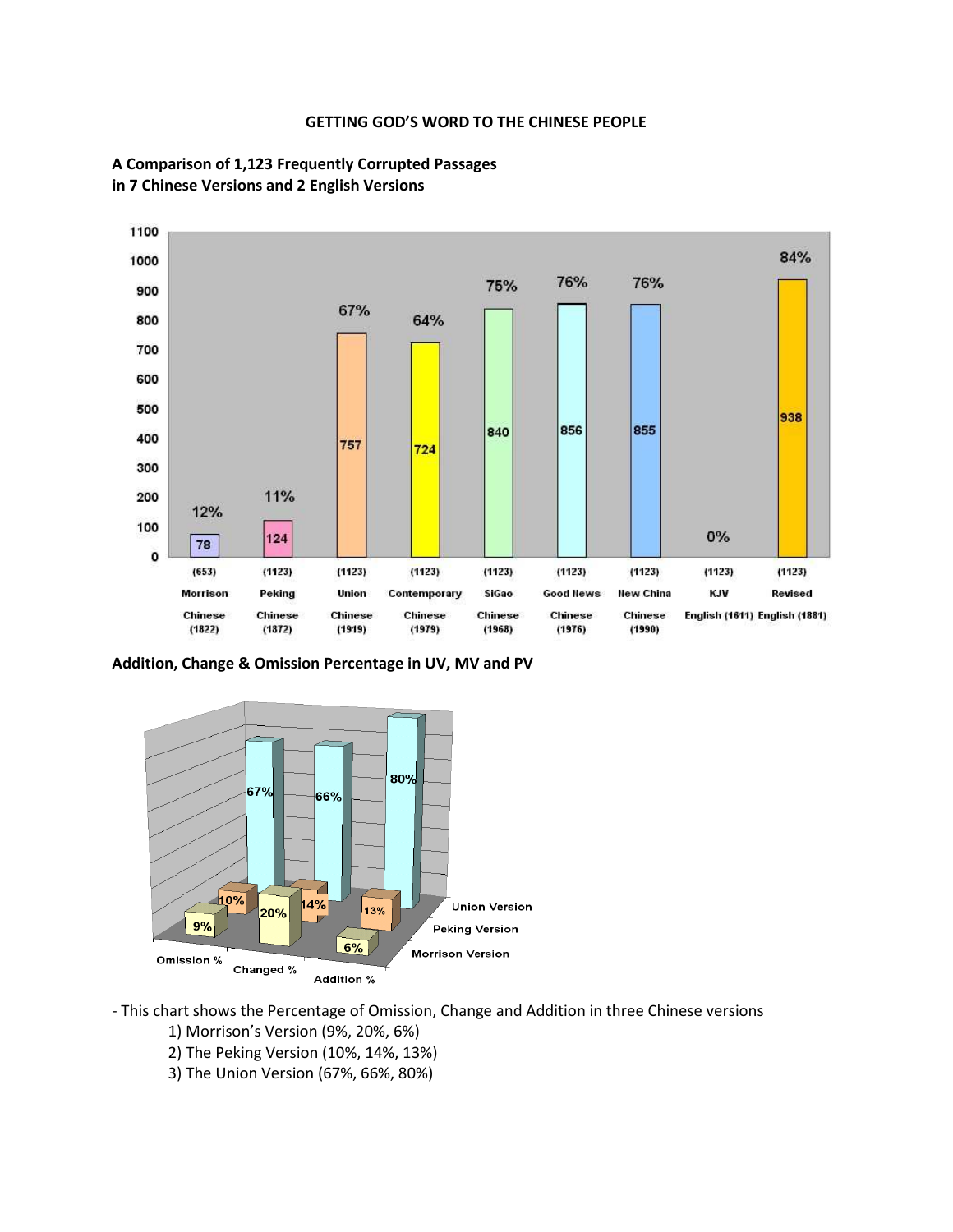- You can clearly see that, though MV and PV do contain omissions, changes and additions, they are much less frequent than even in "good" modern versions like the Union Version. The other modern versions are as bad or worse.



## **Total Omissions, Changes and Additions in UV, MV & PV**

- Here are the total corruptions for the same three versions. You can see than omissions are the most common type of corruption, followed by changes, and then by additions to the text.

- Here the totals for the Morrison Version are least than those of the Peking Version because only a little over have of the checkpoints were looked at in MV (I only have Matt-Acts).

- 1) Morrison's Version (41; 35; 2)
- 2) Peking Version (67; 48; 9)
- 3) Union Version (470; 232; 55)

### **OMMISSIONS**

### **John 6:47 Authorized Version (1611)**

"Verily, verily, I say unto you, He that believeth **ON ME** hath everlasting life."

## **Peking Version (1872)**

我实在告诉你们, 信**我**的必有永生。 (English Translation) "I truly tell you, he that believes **ON ME** has everlasting life."

### **Union Version (1919)**

我实实在在的告诉你们,信的人有永生。 (English Translation) "I truly, truly tell you, he that believes has everlasting life."

This verse very simply states that everlasting life is received through believing on the Lord Jesus Christ. But the Union Version, and most other modern versions, omit the words **"ON ME."**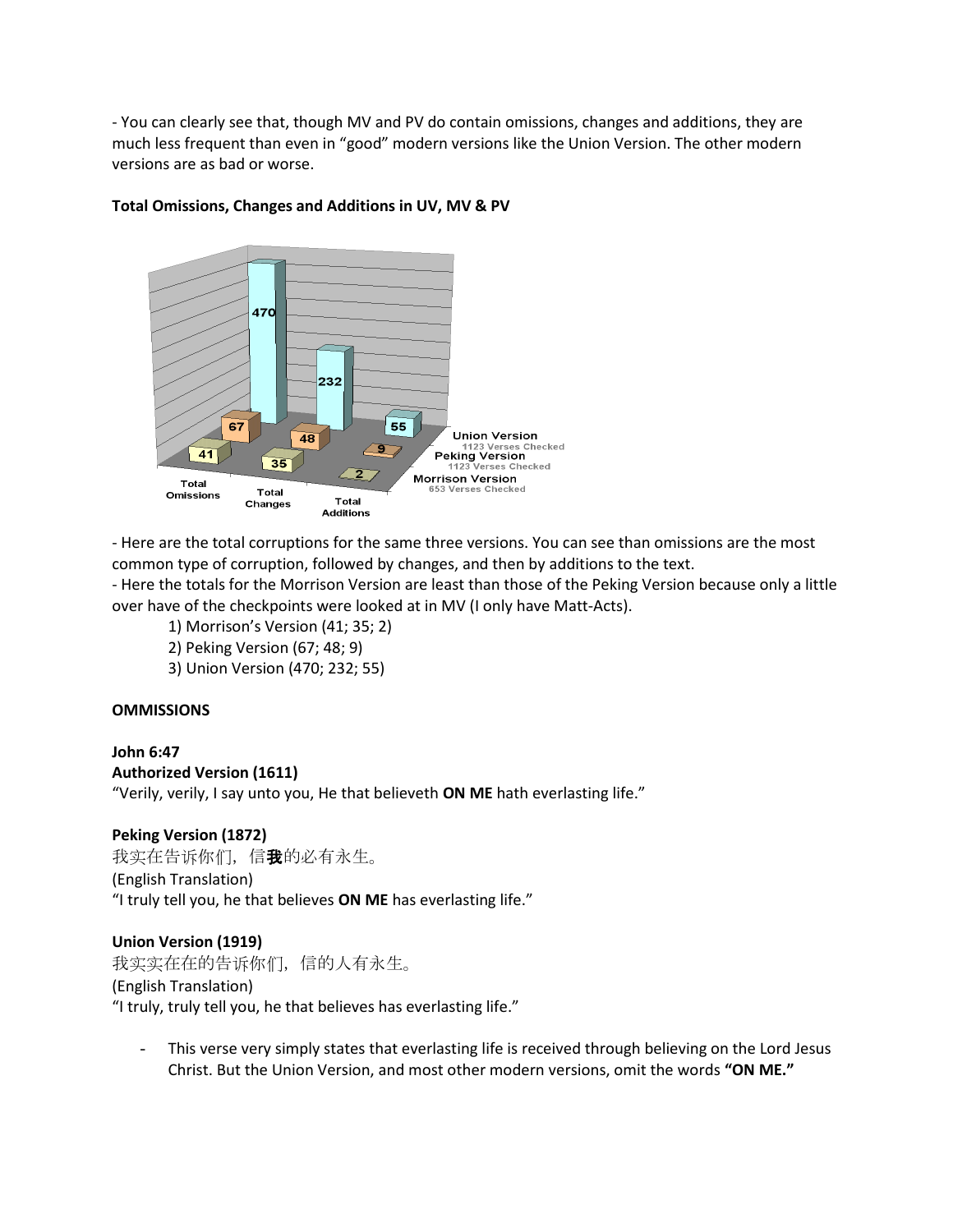Without these words, the verse is meaningless at best, and heresy if taken literally. It is not merely believing that saves the soul. It is believing on Jesus Christ that saves!

## **I Corinthians 6:20**

## **Authorized Version (1611)**

"For ye are bought with a price: therefore glorify God in your body, **and in your spirit, which are God's.**"

## **Peking Version (1872)**

因为你们是重价买来的。身体灵魂都属神**,** 应当以身体灵魂荣耀神。 (English Translation) "For ye are bought with a great price. **(Your) body and spirit belong to God,** (therefore) glorify God in (your) body **and in (your) spirit.**"

## **Union Version (1919)**

因为你们是重价买来的。所以,要在你们的身子上荣耀神。 (English Translation) "For ye are bought with a great price. Therefore glorify God in your body."

- The Bible tells our that our body AND OUR SPIRIT are God's, therefore we are to glorify him in both body and spirit.

- The Union Version, however, omits the truth that we are God's (both our body and our spirit), and that we are to glorify him in our spirit also, not just in our body.

**I John 5:7**

**Authorized Version (1611)** "**For there are three that bear record in heaven, the Father, the Word, and the Holy Ghost: and these three are one.**"

**Peking Version (1872)** 在天上作见证的有三,就是父,与道,与圣灵,这三乃是一。

(English Translation)

**"In heaven there are three that bear record, the Father, and the Word, and the Holy Spirit, and these three are one."**

**Union Version (1919) OMITTED**

- This verse, without a doubt, is the clearest verse in the whole Bible in support of the doctrine of the Trinity.

- The Union Version and ALL other modern Chinese Versions omit this verse though they split up verse 6 or verse 8 so that you won't miss it.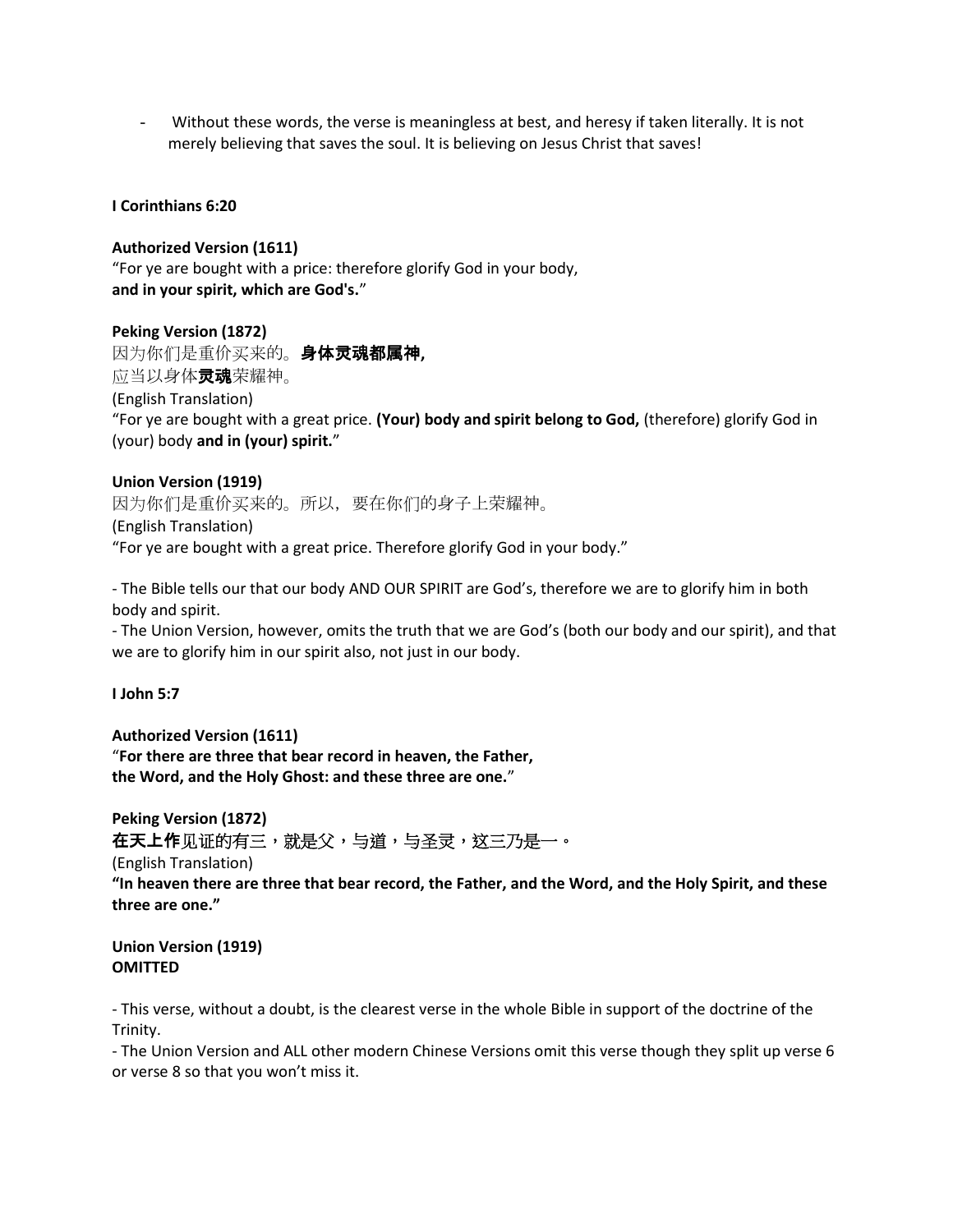- I am aware of the arguments against the verse's inclusion, but I am also aware that God promised to preserve his word, and he has done so in spite of Satan's ceaseless attacks against it.

### **CHANGES**

**I John 2:28**

### **Authorized Version (1611)**

"And now, little children, abide in him; that, **WHEN** he shall appear, we may have confidence, and not be ashamed before him at his coming."

### **Peking Version (1872)**

小子阿,你们应当与主联合,叫我们在他显现**的时候**, 可以坦然无惧,在他降临的时候,不至在他面前惭愧。 (English Translation) "Litte children, be united with the Lord, that, **WHEN** he shall appear, we may be unafraid; and not be ashamed before him at his coming"

### **Union Version (1919)**

小子们哪,你们要住在主里面。这样,他若显现, 我们就可以坦然无惧;当他来的时候,在他面前也不至於惭愧。 (English Translation) "Little children, abide in the Lord; that, **IF** he appear, we may be unafraid; and not be ashamed before him at his coming."

- This verse tells us that if we abide in Christ, we will have confidence **WHEN** he comes, affirming the truth that **HE IS** coming back.

- However, the Union Version changes "when" to "if", does more damage than a omission would have, for it not only does not **confirm** the fact that Christ is coming back to earth, but it also calls this whole matter into question ("He may come or he may not come").

### **Luke 2:33**

**Authorized Version (1611)** "And **Joseph** and his mother marvelled at those things which were spoken of him."

**Peking Version (1872) 约瑟**和耶稣的母亲,听见这话,就诧异。 (English Translation) "**Joseph** and Jesus' mother, when they heard that, marvelled."

**Union Version (1919)** 孩子的**父母**因这论耶稣的话就希奇。 (English Translation) "The child's **parents** were amazed at those things spoken by Jesus"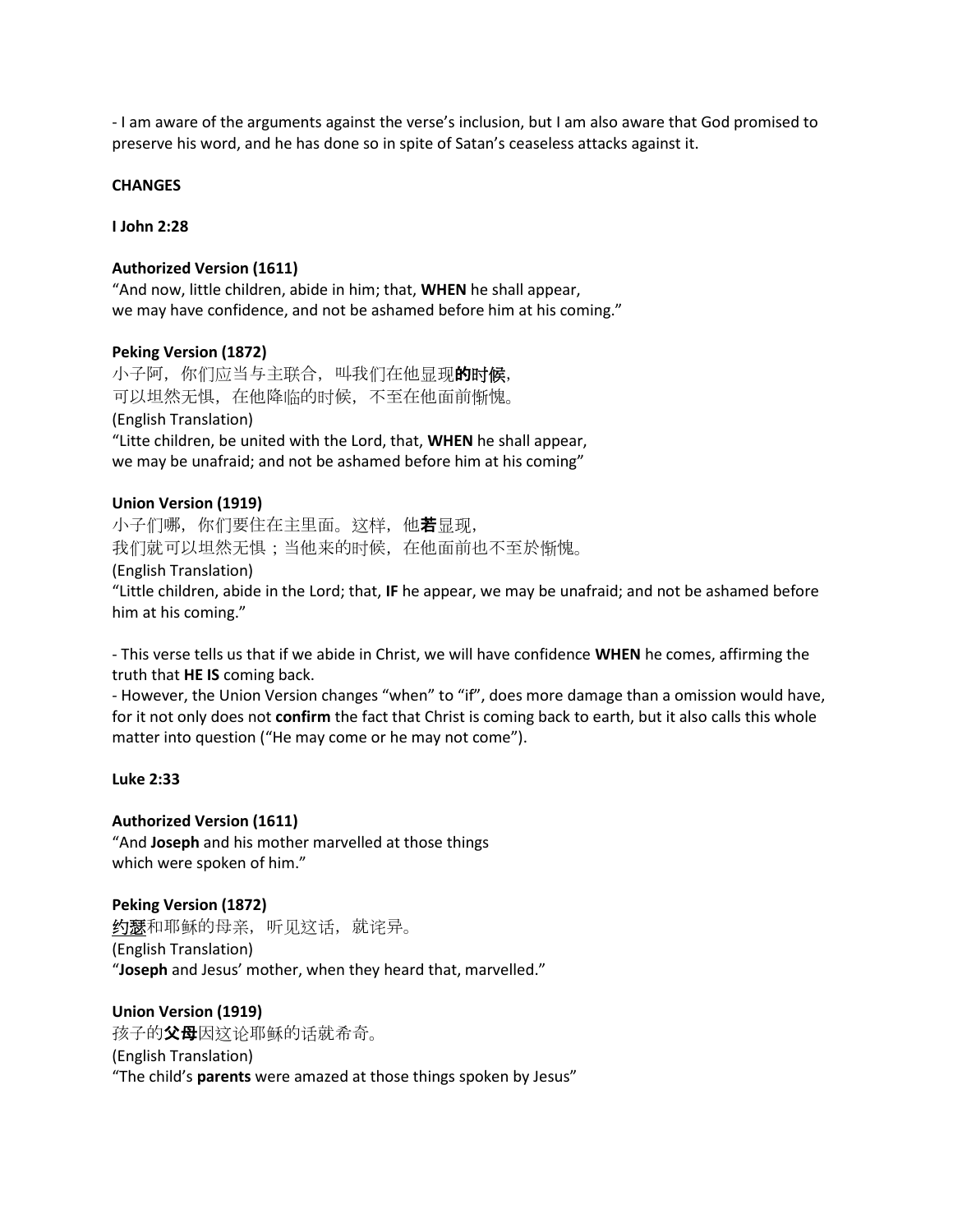- The Holy Spirit in the word of God never called Joseph the father of Jesus (though some people mistakenly did). When the Lord is speaking through one of the human authors of Scripture, he always calls Joseph, Joseph.

- But here in the Union Version **'Joseph and his mother'** is changed to **'the child's parents.'** These changes are blasphemous in that they deny the virgin birth of Christ, calling Joseph Jesus' father. *- Other people in the Scriptures incorrectly call Joseph Jesus' father (Luke 2:48; John 6:42), but these two verses (Luke 2:33; 2:43) are the direct comments of the Holy Spirit speaking through Luke.*

## **ADDITIONS**

## **I Peter 2:2**

## **Authorized Version (1611)**

"As newborn babes, desire the sincere milk of the word, that ye may grow thereby:"

### **Peking Version (1872)**

爱慕纯净的道理,像初生的婴孩爱慕乳一样,可以渐有进益。 (English Translation) "Desire the pure word, as newborn babes desire milk, that (ye) may grow."

### **Union Version (1919)**

就要爱慕那纯净的灵奶,像才生的婴孩爱慕奶一样, 叫你们因此渐长,以致得救。 (English Translation) "Desire that pure spiritual milk, as newborn babes desire milk, that ye may grow, **and be saved.**"

- Believers in Christ grow though taking in the milk of the word after salvation. One must first have spiritual birth before he can grow and be nourished by the milk of the word of God. - The addition of 'and be saved' implies – especially in Chinese, that salvation is the end result of growing up to salvation. This promotes the heretical doctrine that suggests that salvation is attained through one's own efforts, or that one is saved by something other than believing on the Lord Jesus Christ

### **CORRUPT READINGS**

### **John 18:36**

## **Authorized Version (1611)**

"Jesus answered, My kingdom is not of this world: if my kingdom were of this world, then would my servants fight, that I should not be delivered to the Jews: but **NOW** is my kingdom not from hence."

### **Peking Version (1872)**

耶稣说、我的国不是这世上的国。我的国若是这世上的国、 我的臣子必为我争战、免得我被卖给犹太人、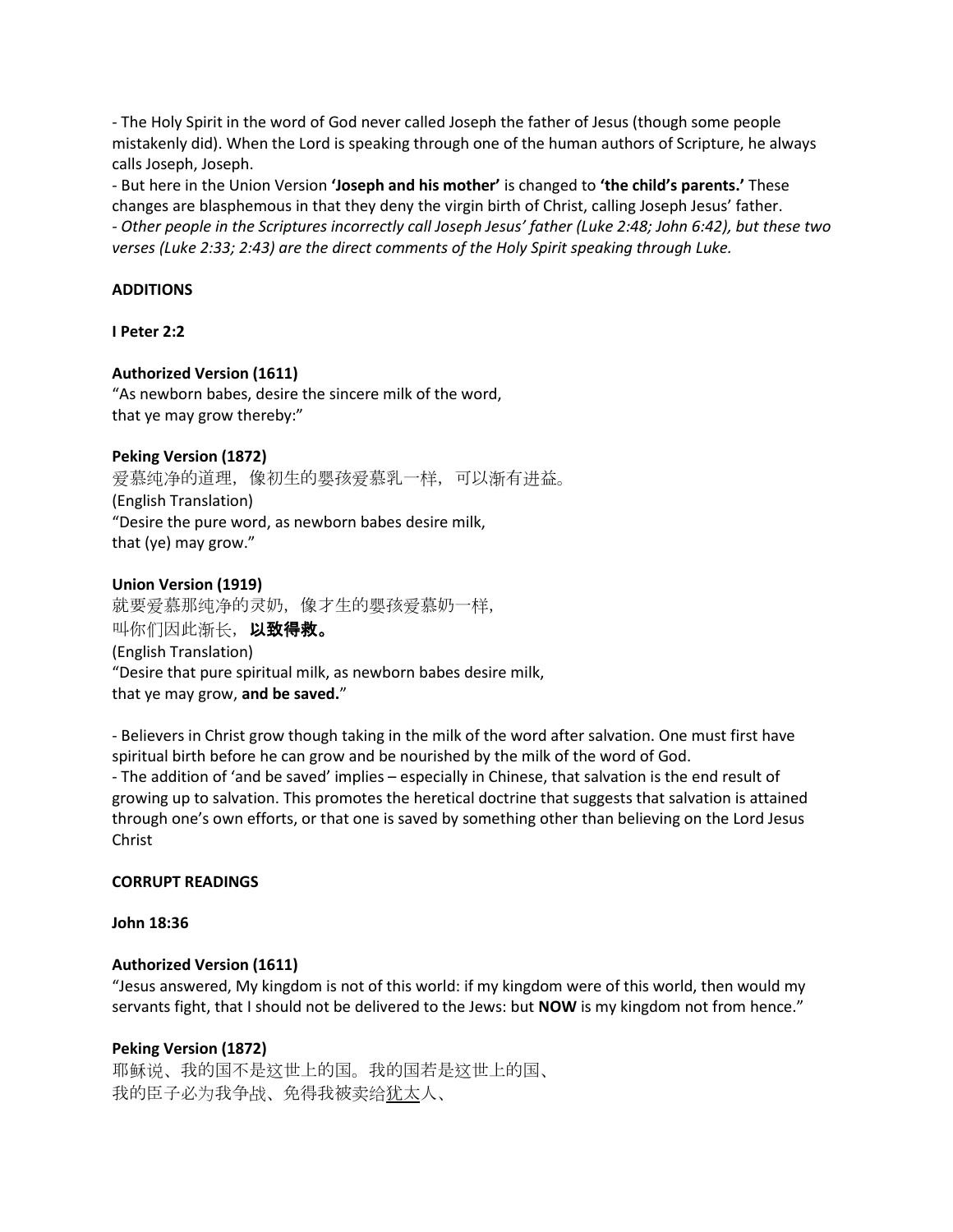# 只是我的国不是这世上的国。

(English Translation)

"Jesus said, My kingdom is not of this world. If my kingdom were of this world, my servants would fight for me, to keep me from being sold to the Jews, but **my kingdom is not of this world.**"

- An example of a corrupt reading is found in John 18:36, where the word "**now**" has been omitted - The word 'now' indicates that Christ's kingdom was not of the world at that time, but some day it would be (See Rev. 2:26, 27 and 20:4-6). This rendering supports the a-millennial heresy, which denies the literal 1000-year reign of Christ on earth.

## **James 5:16a**

## **Authorized Version (1611)**

"Confess your **faults** one to another, and pray one for another, that ye may be healed."

## **Peking Version (1872)**

你们须要彼此对面认罪, 互为祈祷, 这样,你们就可以得医治。 (English Translation) "Confess your **sins** one to another, pray for one another; that ye may be healed."

- A third textual corruption in the Peking Version is in James 5:16, where the phrase "Confess you faults one to anotther" is changed to "confess your sins one to another".

- The corrupt reading here ('sins' instead of 'faults') supports the Catholic heresy of confessing one's sins to a priest.

Fortunately, these are very few of this type of textual corruptions in the Peking Versions. The examples that I have given you are the worst.

## **MISTRANSLATIONS**

- Not only are we correcting corrupt readings, we are also retranslating mistranslated words and verses. - The Peking version contains a small number of mistranslations, as does the Union Version and other modern Chinese versions. These mistranslations are cases where, for one reason or another, the text of the Scriptures is rendered incorrectly into Chinese. These are linguistic (translational) problems rather than textual problems.

## **John 2:4**

## **Authorized Version (1611)**

"Jesus saith unto her, **Woman**, what have I to do with thee? mine hour is not yet come." **Peking Version (1611)** 耶稣说、母亲、我与你何干。我的时候还没有到。 (English Translation) "Jesus said, **Mother**, what have I to do with thee? My time is not yet come."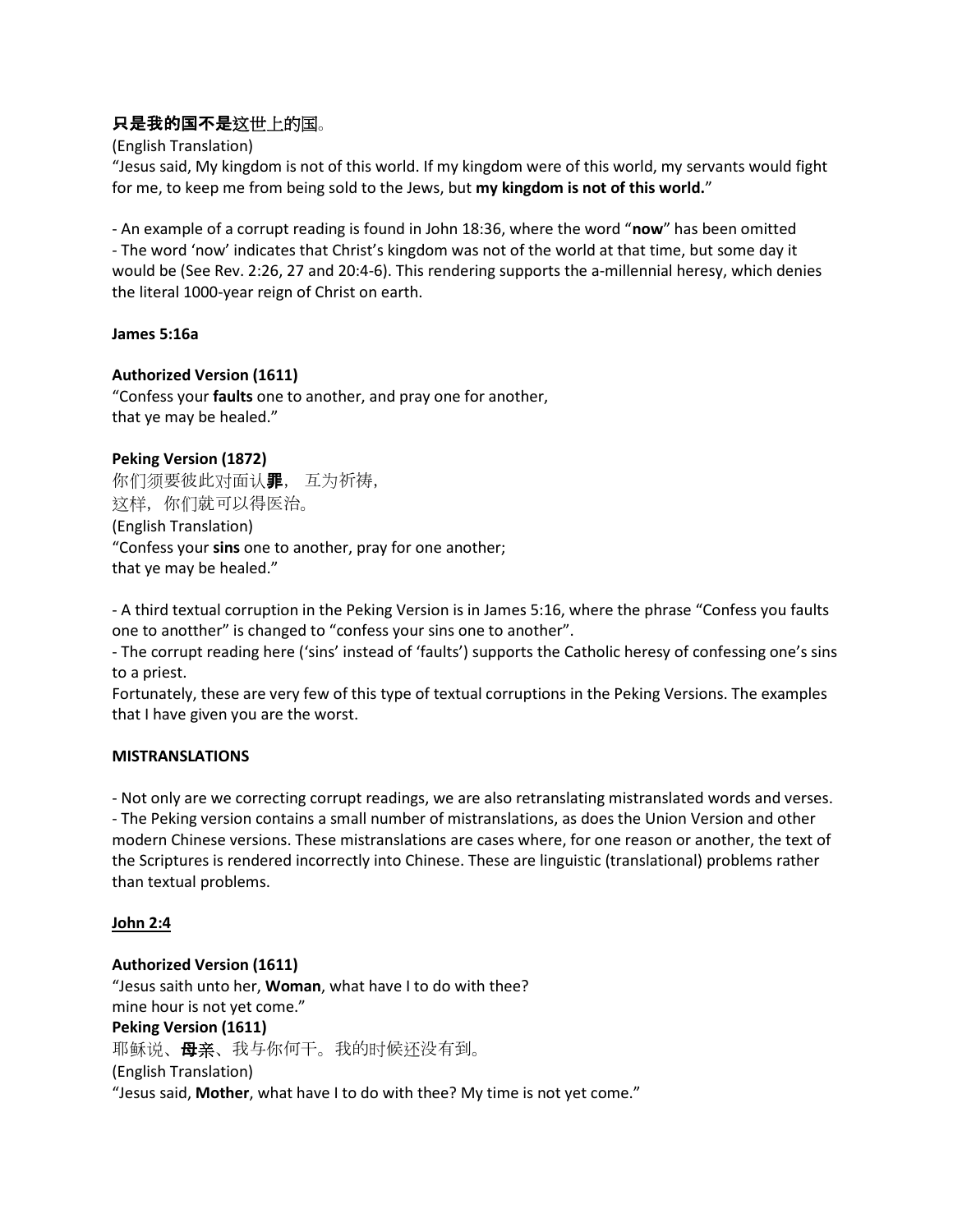### **John 19:26**

### **Authorized Version (1611)**

"When Jesus therefore saw his mother, and the disciple standing by, whom he loved, he saith unto his mother, **Woman**, behold thy son!"

### **Peking Version (1611)**

耶稣看见他的母亲、和他所爱的那一个门徒站在那里、 就对他母亲说、**母亲**、这是你的儿子。 "Jesus saw his mother, and the disciple that he loved standing there,

and said to his mother, **Mother**, this is your son."

- Without any textual basis, the Peking Version, as do many other modern versions, changes the word **"Woman"** to **"Mother"** in John 2:4 and 19:26.

- The Bible never once records Jesus calling Mary **"Mother"**. He always refers to her as **"Woman"**. That is, he never emphasized Mary's role as his mother, in fact he often de-emphasized it. On the other hand, Catholics call Mary "the Mother of God".

### **II Corinthians 5:21**

### **Authorized Version (1611)**

"For he hath made him to be **sin** for us, who knew no sin; that we might be made the righteousness of God in him. "

### **Peking Version (1611)**

神叫那无罪的,替我们作了罪人, 使我们靠他,在神面前称为义人。 (English Translation) "God made the sinless one, to be **a sinner** for us, that we through him, might be made righteous before God."

- In II Cor. 5:21, the Peking Versions translates "made him to be sin for us" as "made…to be a sinner for us". How this error was made, I don't know. I only know that it most definitely needs correction.

### **II Corinthians 12:9a**

## **Authorized Version (1611)**

"And he said unto me, **My grace is sufficient for thee**: for my strength is made perfect in weakness. "

### **Peking Version (1872)**

主向我说,我赐你的恩典够了, 因为我的能力,在人软弱上越发显明。 (English Translation) "The Lord said to me, I have given you **enough grace**, for my strength, is manifested in man's weakness."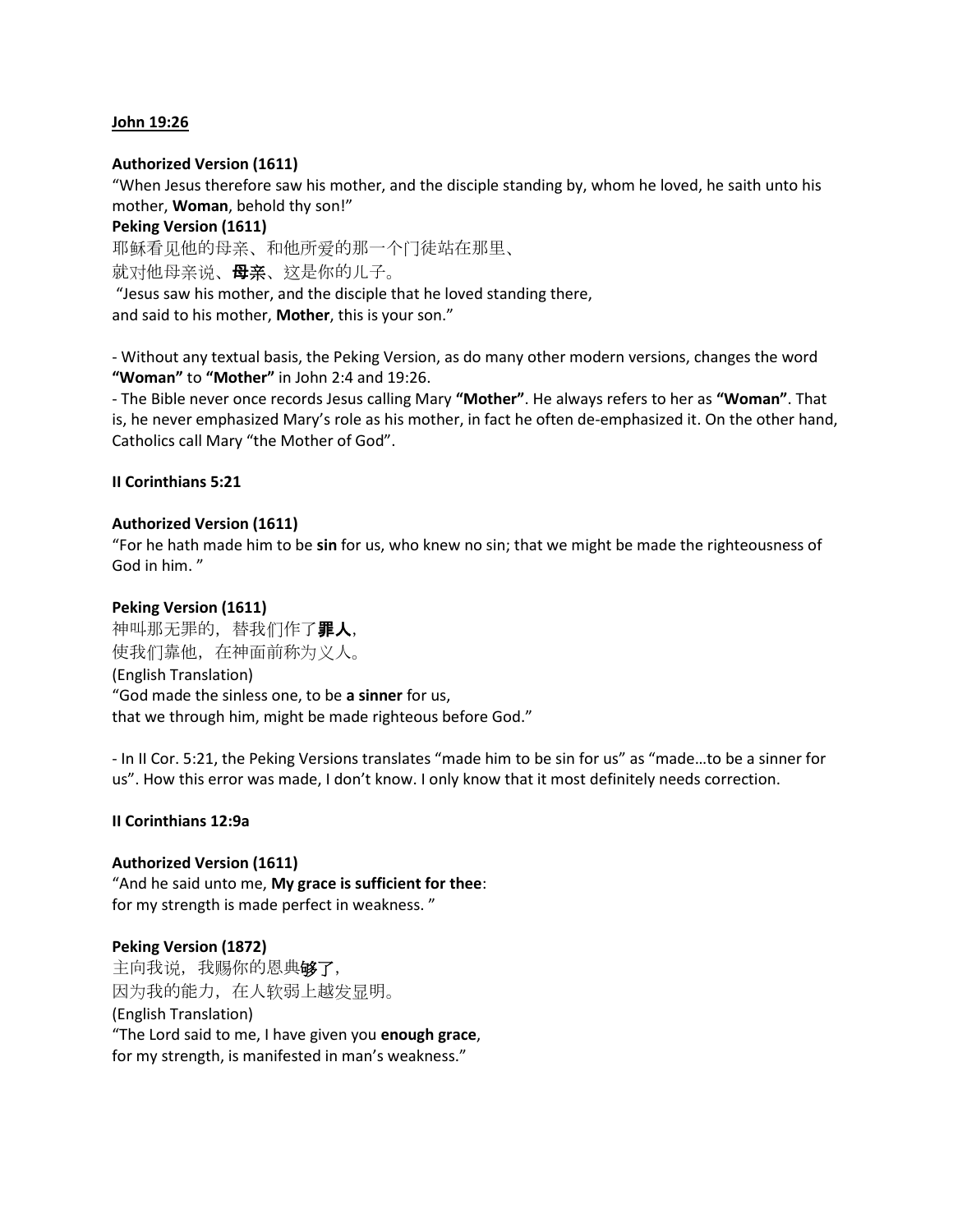- In II Cor. 12:9, the Chinese rendering, "I have given you enough grace" leaves the reader with the impression that God is through giving grace to Paul. God has given ENOUGH grace! - These are some of the major mistranslations in the Peking version. It also contains some more minor mistranslations relating to verb tense or clause relationship. However, these examples should suffice to help you see that some problems do exist.

### **UNCLEAR RENDERINGS**

### **John 1:18**

### **Authorized Version (1611)**

"**No man hath seen God** at any time; the only begotten Son, which is in the bosom of the Father, he hath declared him."

### **Peking Version (1872)**

神没有人看见过、只有常在父怀里的独生子将他表明出来。 (English Translation) "**God, no man hath seen**, only the only begotten Son, which is the in bosom of the Father, hath declared him."

- The past rendering "No man hath seen God" as "God no man hath seen" may have been acceptable, but now it is confusing and incorrect.

### **Authorized Version (1611)**

| John 8:3  | "and when they had set her in the midst"      |
|-----------|-----------------------------------------------|
| John 8:7  | " let him first cast a stone at <b>her.</b> " |
| John 8:10 | "he said unto <b>her.</b> "                   |
| John 8:11 | "She said, No man, Lord."                     |
|           |                                               |

## **Peking Version (1872)**

| John $8:3$ | 叫他站在当中。                               |
|------------|---------------------------------------|
|            | "made him stand in the midst"         |
| John 8:7   | 谁就可以先拿石头砍 <b>他。</b>                   |
|            | "he can cast the first stone at him " |
| John 8:10  | 就问他说                                  |
|            | "and said unto $him$ "                |
| John 8:11  | <b>他</b> 说,主啊,没有。                     |
|            | "He said, No, Lord."                  |

When the Peking Version was translated, there was one character was used for the third person singular pronoun. It could mean "he" or "she". However, in modern Mandarin, the old character is used for "he" and a new character is used for "she". So a modern Chinese person reading the Peking Version as it stands, would mistakenly understand the old character to be "he" every time.This would make John 8:1- 11 quite confusing to him.